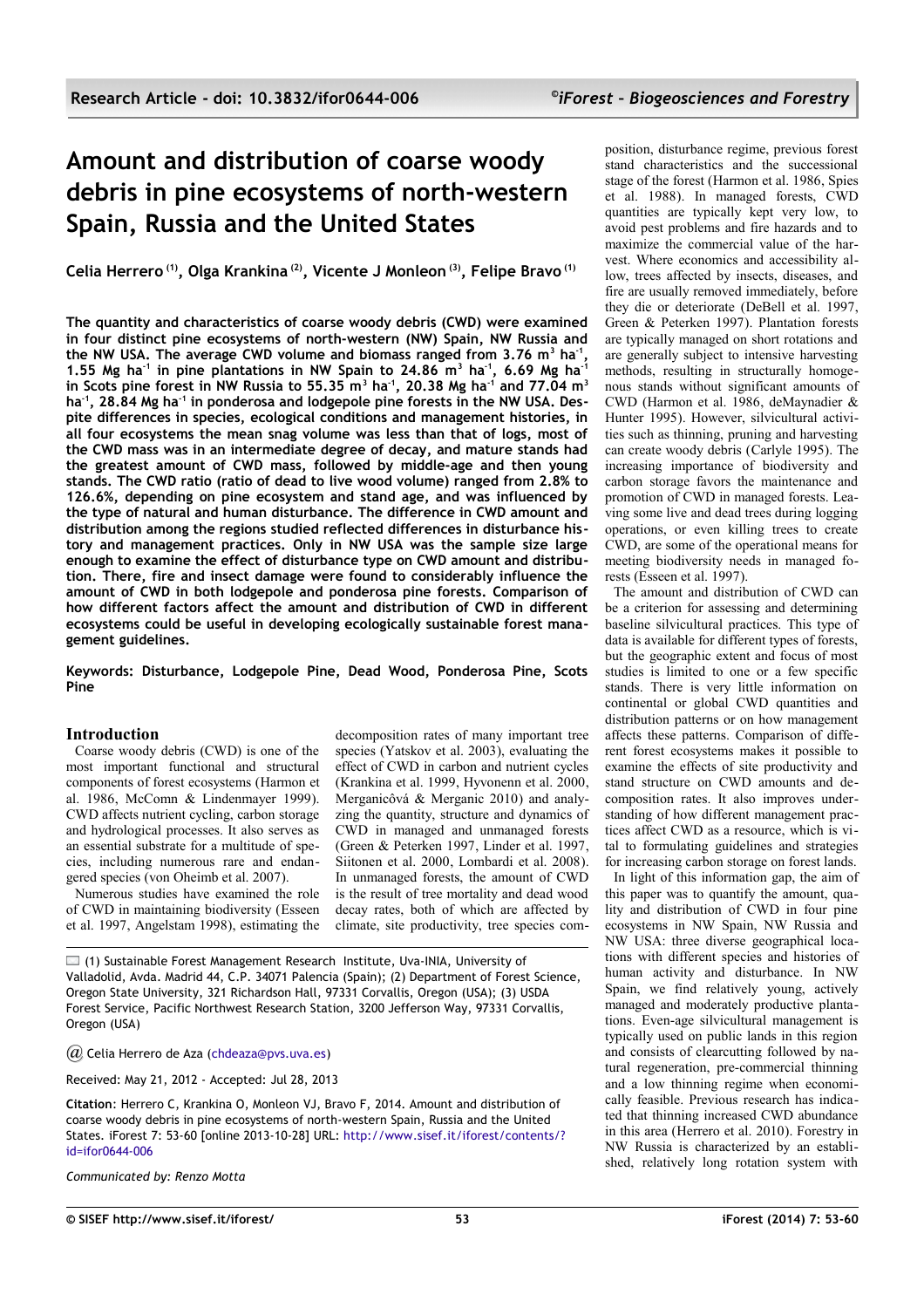few natural stands remaining. Disturbances are frequent and windthrow fairly widespread (Krankina & Harmon 1995). Clearcutting followed by natural regeneration has been the dominant silvicultural system in this region. However, the current trend is toward more site-specific approaches that favor partial cutting or cutting and regeneration, with methods that recognize forest peculiarities and environmental conditions. Finally, NW USA features a relatively recent initial expansion of timber harvesting in previously unmanaged forests where natural disturbance regimes continue to play a major role, in addition to forests that have never been managed. The current landscape is a mixture of different conditions including managed stands, protected areas, and second growth forests that originated after extensive harvesting in the 1920's. Of particular importance has been the suppression of the natural, low-severity fire regime that favored fire-tolerant species and kept tree density low (Hessburg et al. 2005). Current forests are affected by natural disturbances such as fire or damage from insect plagues and diseases. The three regions are representative of typical land-use histories throughout the world, which are assumed to influence CWD stores.

This study was structured around the following specific objectives: (1) to quantify the amount of CWD in the different pine ecosystems; (2) to study CWD distribution among decay classes and stand ages; and (3) to determine the impact of natural and human disturbances on CWD in NW USA pine ecosystems.

# **Material and methods**

## *Study areas*

The first study region was located in NW Spain (42 $\degree$  N, 4 $\degree$  W) at an altitude of 800-1000 m a.s.l. It is a transitional area between forest and cropland, with low mountains and valleys. The Mediterranean climate features long, cold winters and warm, dry summers. January temperatures range between -2 °C and 6 °C, July temperatures between 9 °C and 21 °C, and mean annual rainfall is 633 mm. Soils are mainly acidic, with some neutral soil and limestone areas (Oria de Rueda et al. 1996). Forest covers 61 570 ha (33.0%) of the total area. Thanks to an extensive plantation program that started in the 1970s, pine stands cover 41.5% of the total forested area. The three main species are Scots pine (*Pinus sylvestris* L. - 43.6%), black pine (*Pinus nigra* Arn. - 43.9%) and maritime pine (*Pinus pinaster* Ait. - 12.5%). Plantations are typically a mixture of these three species, with homogeneous 30 to 60 year-old stands managed for wood production.

The second study area was situated on the

East-European plain in the St. Petersburg region of NW Russia (58-61° N, 29-34° E), at an elevation range of 0-250 m a.s.l. The cool maritime climate features wet summers and long, cold winters. July mean temperatures are 16 - 17 °C, January minimum temperatures range from -7 to -11 °C and mean annual precipitation is 700 mm. The flat terrain rests on ancient sea sediment covered by a layer of moraine deposits. Soils are mostly podzols on deep loamy to sandy sediment. Forest covers 55% of this 8.1 million ha area. The natural vegetation and dominant conifer species consist mainly of southern taiga, Scots pine (*Pinus sylvestris* L.) and Norway spruce (*Picea abies* Karst.), growing in pure and mixed stands. Forest management in this region began in the  $18<sup>th</sup>$  century. Most forests are second-growth and harvested on a 60-120 year rotation.

The third region was located in NW USA, specifically eastern and central Oregon (42- $46^{\circ}$  N, 117-123 $^{\circ}$  W), and includes the eastern Cascades Range, the pumice plateau of south-central Oregon, and the Blue Mountains. Elevation of the forested areas ranges between 900 and 2000 m a.s.l. The climate is characterized by low summer rainfall, cold winters and a short growing season. Average January minimum temperatures range between -7 and -11 °C, average July maximum temperatures are 27 to 31 °C. The 350 to 700 mm of average annual precipitation falls mostly in the form of snow. Soils range from relatively young, poorly developed, mineral deficient and highly porous volcanic types to more developed basaltic types (Franklin & Dyrness 1973). Forests in the study area were dominated by ponderosa pine (*Pinus ponderosa* Dougl. ex Laws) and lodgepole pine (*Pinus contorta* Dougl. ex Loud), which covered 2.1 and 0.8 million ha, respectively (Donnegan et al. 2008).

## *Sampling design*

## **NW Spain**

In NW Spain, sixty-seven plots were selected in *Pinus* spp. plantations on a systematic grid with a density of one plot per  $2 \text{ km}^2$ . Pine plantations were grouped in two stand development stages: young  $( \leq 40 \text{ years old})$ and middle-age (40-80 years old). A total of 36 plots (11 young and 25 middle-age) were located in stands that had been thinned [\(Tab.](#page-2-0) [1\)](#page-2-0). Plots were composed of four circular subplots (15 m radius) joined by two perpendicular transects 50 m long.

Snags in the four subplots, stumps in two of the four subplots, and logs on the transects were inventoried. Snags were defined as standing dead trees with a diameter at breast height greater than 7.5 cm. Species, height, diameter at breast height (dbh), decay class, presence of excavated cavities, azimuth and distance to plot center were recorded for each snag. The number, mean diameter and height of stumps in each plot were measured and recorded. Finally, line intersect sampling (LIS - Warren & Olsen 1964) was used to estimate the log volume. Logs were defined as dead trees with a diameter greater than 7.5 cm, either on the ground or suspended by one extreme at an inclination greater than 45° from vertical. Species, diameter at the transect intersection point, length, inclination, decay class and wildlife use were recorded for each log (Forsee Project 2005). All pieces of woody debris were assigned to one of five decay classes ranging from nearly sound wood to the most advanced stages of decomposition, according to criteria described by Goodburn & Lorimer (1998).

# **NW Russia**

Fifty Scots pine plots were studied in NW Russia [\(Tab. 1\)](#page-2-0), distributed among 7 different stands, ranging in age from 15 to 150 years. Of these, 38% of the plots were located in young stands ( $\leq 40$  years old), 36% in middle-age stands (40-80) and the remaining 26% in mature stands (>80 years old). Eight plots (7 middle-age, 1 mature) had been thinned. The plots were also classified according to whether disturbance (windthrow) was apparent or not. Only 3 plots, all in mature stands, showed signs of disturbance.

CWD (snags, logs and stumps) was measured in fixed-area plots ranging in size from 0.2 to 1.0 ha. Within each plot, the largeand small-end diameters, length, species and decay class were recorded for each log >10 cm in diameter and >1m in length. Stumps and snags were measured regardless of their height. Measurements varied by CWD type and condition, and were designed to characterize the volume of each piece. A detailed description of field methods can be found in Harmon & Sexton (1996). The same fiveclass system for categorizing decay was used as in the NW Spain survey.

# **NW USA**

Plots were located systematically by the US National Forest inventory (Bechtold & Scott 2005) across the entire NW USA region, with approximately one plot every 4850 ha. Only plots with at least 25% of the area covered in either ponderosa pine (429 plots) or lodgepole pine (171 plots) were selected for analysis. The plot design consisted of 4 cluster points within a 1 ha circle. At each point, snags and live trees 12.7-61.0 and  $>61.0$  cm dbh were measured in a set of two nested plots measuring 0.0169 and 0.1012 ha, respectively. Species, height, diameter and decay class were recorded for each snag. Logs greater than 7.54 cm in diameter and 0.91 m in length were measured using line intersect sampling on two 17.95 m transects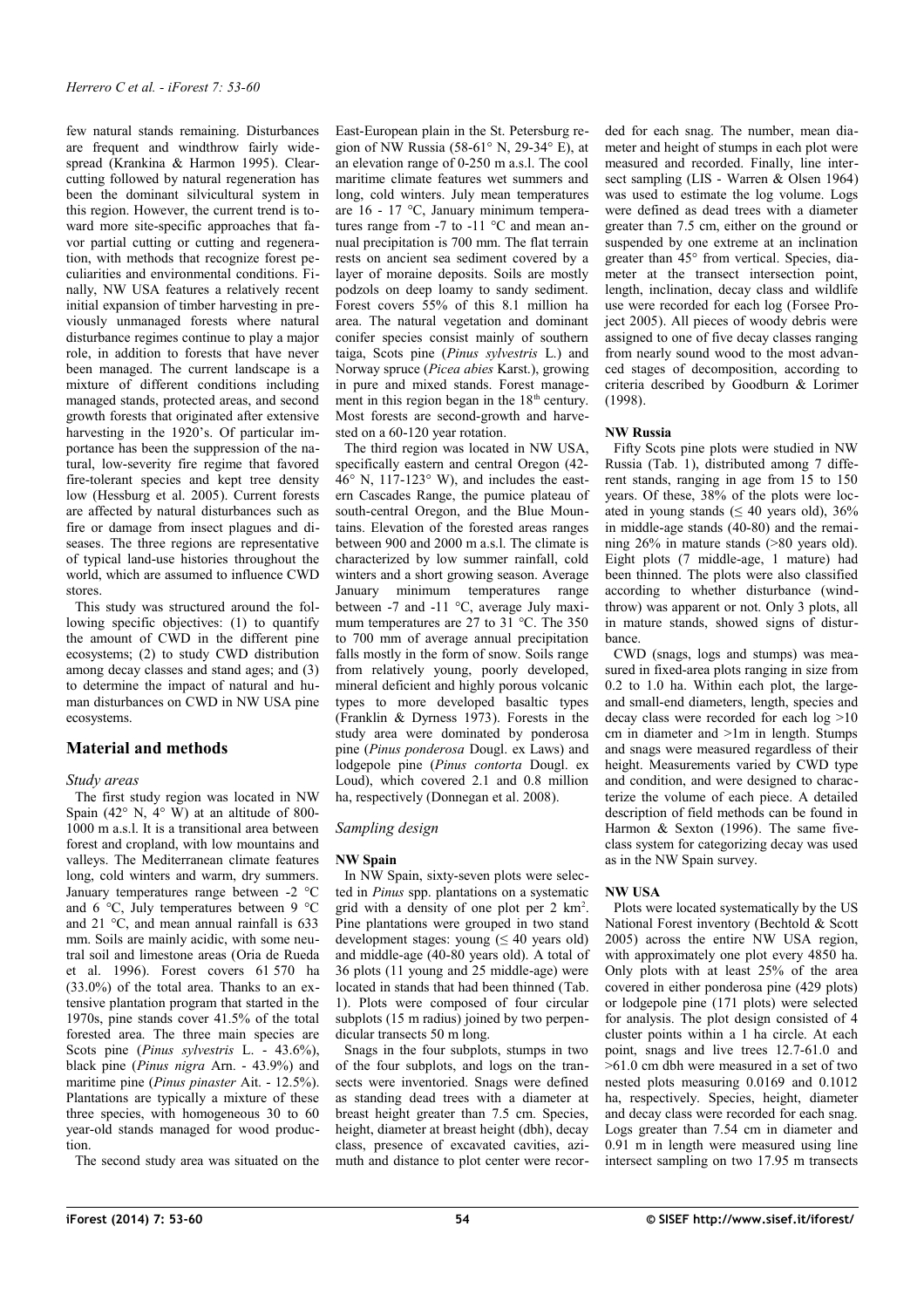per point, resulting in a total transect length of 143.60 m per plot. Large- and small-end diameters, diameter at the point of intersection with the transect, species, decay class and length were recorded for each log. The decay class of each CWD piece was rated according to a five-class decay scale similar to that used in NW Spain and NW Russia. When distinct forest conditions were found within a plot, such as changes in ownership or forest type, they were mapped and described. Individual snags and logs were assigned to the condition where they fell. A host of other relevant variables were collected for each condition, including ownership, stand age, disturbance and management history. As in the other regions, plots were classified as young ( $\leq 40$  years old), middle-age  $(40-80)$  or mature stands  $(> 80$  years old). More detailed information about the field methods and sampling procedures can be found in USDA Forest Service (2007).

Stand age in the ponderosa pine forest type ranged from 1 to 350 years old. Most plots were located in middle-age (43.6%) or mature stands (44.5%). The plots were divided into two types: plots without apparent disturbance  $(n=228)$  and plots with disturbances in the previous 10 years. A variety of disturbance types were observed: 99 plots had a history of fire (prescribed or natural, crown or ground fire), 75 plots presented insect or disease damage and 64 plots showed signs of different types of harvesting. The disturbance types were not mutually exclusive; any plot could have incurred two or more types of disturbance.

Stand age in the lodgepole pine forest type ranged from 3 to 200 years old. As with ponderosa pine forests, plots were classified as young  $( \leq 40$  years old), middle-age (40-80) or mature stands  $(> 80$  years old) and were divided into plots without disturbances (n=86) and plots with disturbances. Thirtyfour plots presented fire disturbances (prescribed or natural crown or ground fire), 48 plots had insect or disease damage and 22 plots showed signs of different types of harvesting. The frequency of disturbed plots varied according to the age category of the stand [\(Tab. 1\)](#page-2-0).

#### *Calculation of volume and mass*

In NW Spain, snag volume  $(m<sup>3</sup>)$  was calculated using equations from the Spanish National Forest Inventory (DGCN 1996). The volume of each stump was calculated using Huber's formula (Harmon & Sexton 1996). Snag and stump volumes  $(m<sup>3</sup>)$  were then expanded to the hectare. Log volume  $(m^3 \text{ ha}^{-1})$ was estimated using the following equation (Warren & Olsen 1964, Van Wagner 1968 eqn. 1):

$$
V_i = \frac{\pi^2 \sum d_{ij}^2}{8L}
$$

<span id="page-2-0"></span>**Tab. 1** - Main characteristics of the pine ecosystems included in the study. Plots with evidence of natural disturbance are plots affected by natural disturbances such as fire, insect and disease damage or windthrow.

| <b>Species</b>   | <b>Age Class</b> | <b>Years</b> | Stand<br>volume<br>$(m^3 \, ha^{-1})$ | <b>Total</b><br>plots | Thinned<br>plots | <b>Plots with</b><br>evidence of<br>natural<br>disturbance |
|------------------|------------------|--------------|---------------------------------------|-----------------------|------------------|------------------------------------------------------------|
| Pinus spp.       | Young            | $0 - 40$     | 103.14                                | 25                    | 11               | 0                                                          |
| (NW Spain)       | Middle-age       | >40          | 102.49                                | 42                    | 25               | 0                                                          |
| Pinus sylvestris | Young            | $0 - 40$     | 63.06                                 | 13                    | $\theta$         | $\theta$                                                   |
| (NW Russia)      | Middle-age       | $40 - 80$    | 187.84                                | 32                    |                  | 0                                                          |
|                  | Mature           | >80          | 415.3                                 | 5                     |                  | 3                                                          |
| Pinus ponderosa  | Young            | $0 - 40$     | 53.2                                  | 51                    | 10               | 22                                                         |
| (NW USA)         | Middle-age       | $40 - 80$    | 124.96                                | 187                   | 33               | 72                                                         |
|                  | Mature           | >80          | 199.18                                | 191                   | 21               | 80                                                         |
| Pinus contorta   | Young            | $0 - 40$     | 44.02                                 | 65                    | 10               | 30                                                         |
| (NW USA)         | Middle-age       | $40 - 80$    | 129.22                                | 62                    |                  | 31                                                         |
|                  | Mature           | >80          | 182.31                                | 44                    | 5                | 21                                                         |

where  $V_i$  is the estimated log volume in the  $i$ th plot  $(m^3 \text{ ha}^{-1})$ ;  $d_{ij}$  the intersection diameter of the *j*-th log in the *i*-th plot (cm); and *L* transect length, in our case 100 m.

In NW Russia, volume estimates were calculated from field measurements of each piece of CWD using local volume tables for intact snags and appropriate volume formulas (Newton, paraboloid, frustrum of a cone or neiloid) for other CWD conditions and types. The individual volumes were summed for each plot and plot values scaled up to obtain a value per hectare.

In NW USA, snag volume was computed using a standard set of US Forest Inventory volume equations based on diameter and height. Mean estimates of the total volume and volume per hectare were computed according to the methods of Bechtold & Scott (2005). Log volume and mass estimates were computed using the same procedures as in NW Spain (Woodall & Monleon 2008).

In the three regions, the CWD volume was aggregated by decay class. To estimate CWD mass, the estimated volume was multiplied by the wood bulk density. In NW Russia and NW USA, published bulk density values by species and decay class were used (Yatskov et al. 2003, Harmon et al. 2008). In Spain, bulk density was estimated by collecting 33 logs of different decay classes in the field. Large diameter, end diameter, midpoint diameter and length were measured to calculate the volume using Newton's equation (Harmon & Sexton 1996 - eqn. 2):

$$
V_i = \frac{L \cdot (A_b + 4A_m + A_t)}{6}
$$

where  $V_i$  is the volume of the log,  $L$  is the length, and  $A_b$ ,  $A_m$  and  $A_t$  were the cross-sectional areas at the base, middle and top of the log, respectively. Dry weights of logs were determined after drying at 75 °C to constant weight. The estimated mean bulk densities (in Mg  $m<sup>3</sup> \pm$  standard error) were  $0.441 \pm 0.075$ ,  $0.351 \pm 0.079$ ,  $0.281 \pm 0.101$ ,  $0.199 \pm 0.042$  and  $0.044 \pm 0.013$  for decay classes 1 through 5, respectively.

Though standard and consistent sampling designs were applied in the three regions, there were slight differences with regard to the CWD components tallied and piece definitions. Snags, logs and stumps were measured in NW Spain and NW Russia, but only snags and logs were measured in NW USA. Additionally, the minimum size threshold used for piece definitions varied: the minimum diameter was 7.5 cm in NW Spain and NW USA and 10 cm in NW Russia. In order to assess the impact of this difference, the volume of CWD with diameters between 7.5 and 10 cm was calculated for NW Spain and NW USA.

For each sample plot, volume and mass of total CWD were calculated as the sum of the volume and mass of the different components (snags, logs and stumps). Averages were computed by pine ecosystem and stand age class. Only in NW USA was the sample size large enough to compute the average amount of CWD by natural (fire, insect damage) or anthropogenic (harvesting) disturbance regime. Finally, live tree volume was calculated to compute the CWD ratio (ratio of dead to live wood volume) in each plot. The CWD ratio was also calculated by age class in the three regions and by disturbance types in NW USA pine ecosystems.

## *Statistical methods*

For each pine ecosystem, descriptive and graphical analyses of the estimated mean CWD volume and mass by components (snags, logs and stumps), decay class, age class and disturbance type were examined. To determine statistically significant differences in volume and mass of CWD, logs, snags and stumps, a linear mixed model (LMM) was used for the following factors and their interactions: pine ecosystem with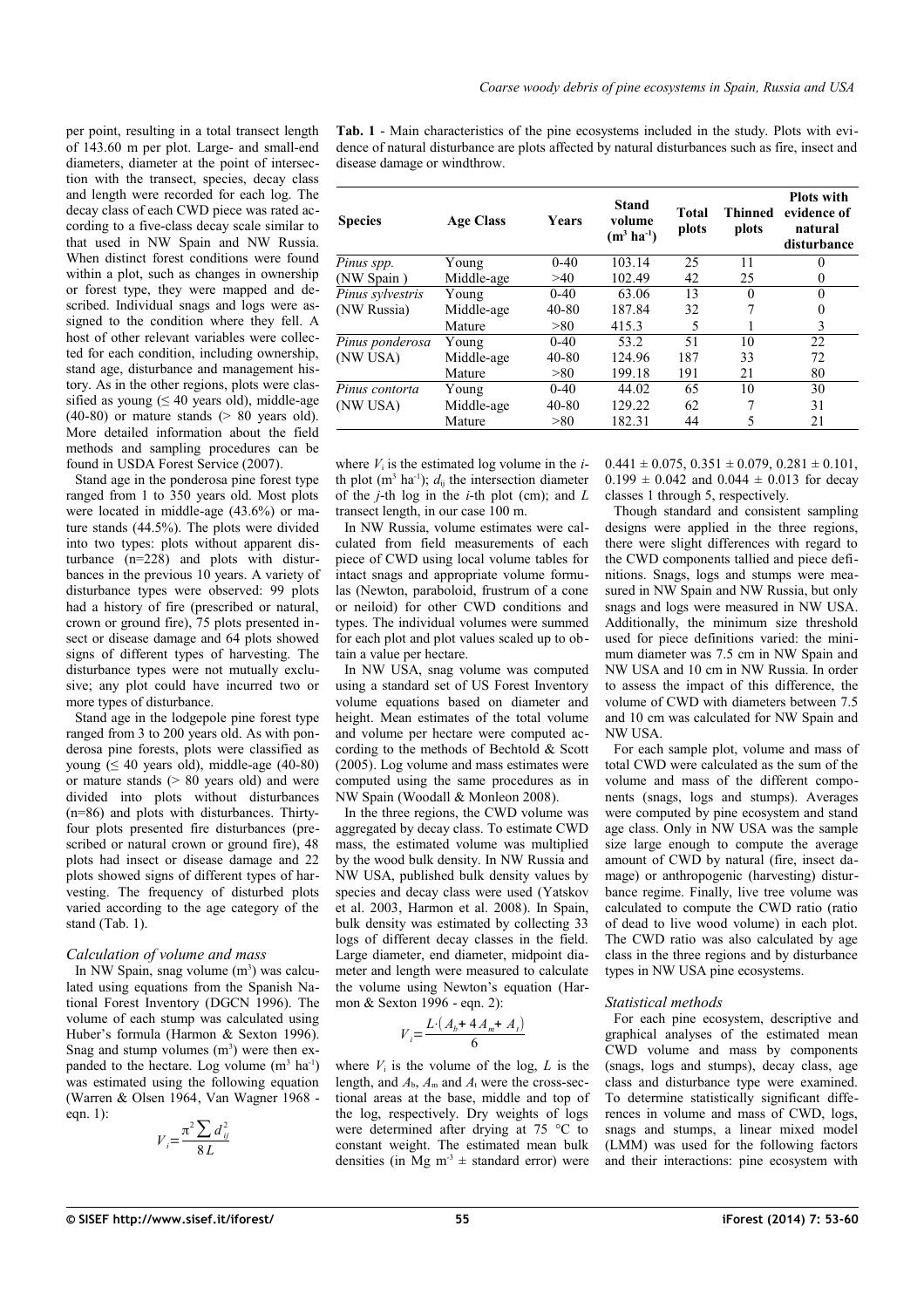

<span id="page-3-1"></span>**Fig. 1** - Live and CWD volume by pine ecosystem and age class. Distribution of live and coarse woody debris volume by pine ecosystem and age class.

four levels: 1 (pine plantations in NW Spain), 2 (Scots pine in NW Russia), 3 (ponderosa pine in NW USA), and 4 (lodgepole pine in NW USA); age class with three levels: 1 (young stands), 2 (middle-age stands) and 3 (mature stands). Only two pine ecosystem levels (NW Spain and NW Russia) were used for the analysis of stump volume and mass. The LMM allowed us to correct the heteroscedasticity of variance caused by the pine ecosystem factor. Differences among age classes in each pine ecosystem were evaluated by individual contrasts. The SAS 9.1 PROC MIXED statistical program was

used for the analyses (SAS Institute Inc 2010).

## **Results**

There were significant differences (p<0.0001) in the volume and biomass of logs and snags among pine ecosystems, age classes and the interaction between the two factors. The stump pool showed significant differences among age classes in pine ecosystems of NW Spain and NW Russia  $(p<0.0002)$ .

The amount of CWD varied greatly between pine ecosystems [\(Fig. 1\)](#page-3-1). The CWD averages in plots without recorded disturbances ranged from  $3.76 \text{ m}^3$  ha<sup>-1</sup> (1.55 Mg) ha<sup>-1</sup>) in pine plantations in NW Spain to 77.04  $m^3$  ha<sup>-1</sup> (28.84 Mg ha<sup>-1</sup>) in lodgepole pine in NW USA [\(Tab. 2\)](#page-3-0). Between these two extremes, 24.86  $m^3$  ha<sup>-1</sup> (6.69 Mg ha<sup>-1</sup>) was estimated for Scots pine in NW Russia and 55.35  $m^3$  ha<sup>-1</sup> (20.38 Mg ha<sup>-1</sup>) for ponderosa pine in NW USA. CWD distribution by decay class also varied among pine ecosystems  $(p<0.0001 - Fig. 2)$  $(p<0.0001 - Fig. 2)$ . In the NW Spain plantations, decay class 1 material was the most abundant due to recent thinning, and mass in decay classes 3-5 was the scar-

<span id="page-3-0"></span>**Tab. 2** - CWD volume and mass for logs, snags and stumps by age class and pine ecosystem. Letters indicate statistically significant diffe rences among age classes ( $p<0.05$ ) within each pine ecosystem evaluated with individual contrasts. CWD ratio is the ratio of dead to live wood volume.

|                  | Age<br><b>Class</b> | Log                                    |                                        | <b>Snag</b>                            |                                        | <b>Stump</b>                           |                                        | <b>Total CWD</b>                       |                                        | Live                                       | <b>CWD</b>                             |
|------------------|---------------------|----------------------------------------|----------------------------------------|----------------------------------------|----------------------------------------|----------------------------------------|----------------------------------------|----------------------------------------|----------------------------------------|--------------------------------------------|----------------------------------------|
| <b>Species</b>   |                     | Volume<br>$(m^3 \, ha^{-1})$           | <b>Mass</b><br>$(Mg ha-1)$             | Volume<br>$(m^3 \, ha^{-1})$           | <b>Mass</b><br>$(Mg ha-1)$             | Volume<br>$(m^3 \, ha^{-1})$           | <b>Mass</b><br>$(Mg ha-1)$             | Volume<br>$(m^3 \, ha^{-1})$           | <b>Mass</b><br>$(Mg ha-1)$             | volume<br>$(m^3 \, ha^1)$                  | ratio<br>$(\%)$                        |
| Pinus spp.       | All                 | 1.28                                   | 0.49                                   | 1.04                                   | 0.43                                   | 1.44                                   | 0.63                                   | 3.76                                   | 1.55                                   | 102.73                                     | 3.66                                   |
| (NW Spain)       | Young<br>Middle-age | 0.68 <sup>a</sup><br>1.64 <sup>a</sup> | 0.29 <sup>a</sup><br>0.61 <sup>a</sup> | 0.83 <sup>a</sup><br>1.17 <sup>a</sup> | 0.34 <sup>a</sup><br>0.48 <sup>a</sup> | 1.12 <sup>a</sup><br>1.62 <sup>a</sup> | 0.49 <sup>a</sup><br>0.71 <sup>a</sup> | 2.64 <sup>a</sup><br>4.43 <sup>a</sup> | 1.12 <sup>a</sup><br>1.62 <sup>a</sup> | 103.14 <sup>a</sup><br>102.49 <sup>b</sup> | 2.56 <sup>a</sup><br>4.32 <sup>a</sup> |
| Pinus sylvestris | All                 | 15.16                                  | 3.70                                   | 8.41                                   | 2.77                                   | 1.29                                   | 0.22                                   | 24.86                                  | 6.69                                   | 248.31                                     | 10.01                                  |
| (NW Russia)      | Young               | 1.31 <sup>a</sup>                      | 0.25 <sup>a</sup>                      | 1.78 <sup>a</sup>                      | 0.51 <sup>a</sup>                      | 0.84 <sup>a</sup>                      | 0.15 <sup>a</sup>                      | 3.94 <sup>a</sup>                      | 0.91 <sup>a</sup>                      | 63.06 <sup>a</sup>                         | 6.25 <sup>a</sup>                      |
|                  | Middle-age          | 11.30 <sup>b</sup>                     | 2.90 <sup>b</sup>                      | 7.05 <sup>b</sup>                      | 2.31 <sup>b</sup>                      | 0.87 <sup>a</sup>                      | 0.15 <sup>a</sup>                      | 19.22 <sup>b</sup>                     | 5.36 <sup>b</sup>                      | 187.84 <sup>b</sup>                        | 10.23 <sup>a</sup>                     |
|                  | Mature              | 32.04 <sup>c</sup>                     | 7.71 <sup>c</sup>                      | $15.88^{\circ}$                        | 5.29 <sup>c</sup>                      | 2.20 <sup>a</sup>                      | 0.37 <sup>a</sup>                      | 50.13°                                 | 13.38 <sup>c</sup>                     | 460.18 $\degree$                           | 10.89 <sup>a</sup>                     |
| Pinus ponderosa  | All                 | 45.29                                  | 17.46                                  | 10.06                                  | 2.91                                   |                                        | $\overline{\phantom{0}}$               | 55.35                                  | 20.38                                  | 141.24                                     | 39.19                                  |
| (NW USA)         | Young               | 39.33 <sup>a</sup>                     | 15.07 <sup>a</sup>                     | 2.33 <sup>a</sup>                      | 0.52 <sup>a</sup>                      |                                        | -                                      | $41.66^{\text{a}}$                     | 15.59 <sup>a</sup>                     | 62.59 <sup>a</sup>                         | 66.56 <sup>a</sup>                     |
|                  | Middle-age          | 42.57 <sup>a</sup>                     | 16.49 <sup>a</sup>                     | 5.68 <sup>a</sup>                      | 1.38 <sup>a</sup>                      |                                        | -                                      | 48.24 <sup>a</sup>                     | 17.87 <sup>a</sup>                     | $116.45^{\mathrm{b}}$                      | 41.43 <sup>b</sup>                     |
|                  | Mature              | 49.98 <sup>a</sup>                     | 19.22 <sup>a</sup>                     | 17.07 <sup>b</sup>                     | 5.27 <sup>b</sup>                      | -                                      | $\overline{\phantom{0}}$               | 67.04 <sup>b</sup>                     | 24.49 <sup>b</sup>                     | $191.03^{\circ}$                           | 35.09 <sup>b</sup>                     |
| Pinus contorta   | All                 | 67.23                                  | 25.67                                  | 9.81                                   | 3.18                                   | $\overline{\phantom{0}}$               | $\overline{\phantom{0}}$               | 77.04                                  | 28.84                                  | 117.31                                     | 65.67                                  |
| (NW USA)         | Young               | 54.23 <sup>a</sup>                     | 20.70 <sup>a</sup>                     | 5.28 <sup>a</sup>                      | 1.50 <sup>a</sup>                      |                                        | $\overline{\phantom{0}}$               | 59.51 <sup>a</sup>                     | 22.20 <sup>a</sup>                     | 47.00 <sup>a</sup>                         | 126.62 <sup>a</sup>                    |
|                  | Middle-age          | 71.90 <sup>a</sup>                     | $27.41$ <sup>a</sup>                   | 10.66 <sup>a</sup>                     | 3.65 <sup>a</sup>                      |                                        | -                                      | 82.56 <sup>a</sup>                     | 31.06 <sup>a</sup>                     | 138.80 <sup>b</sup>                        | 59.48 <sup>a</sup>                     |
|                  | Mature              | 82.58 <sup>a</sup>                     | 31.56 <sup>a</sup>                     | 16.13 <sup>a</sup>                     | 5.32 <sup>a</sup>                      |                                        | -                                      | 98.72 <sup>a</sup>                     | 36.88 <sup>a</sup>                     | $205.02^{\circ}$                           | 48.15 <sup>a</sup>                     |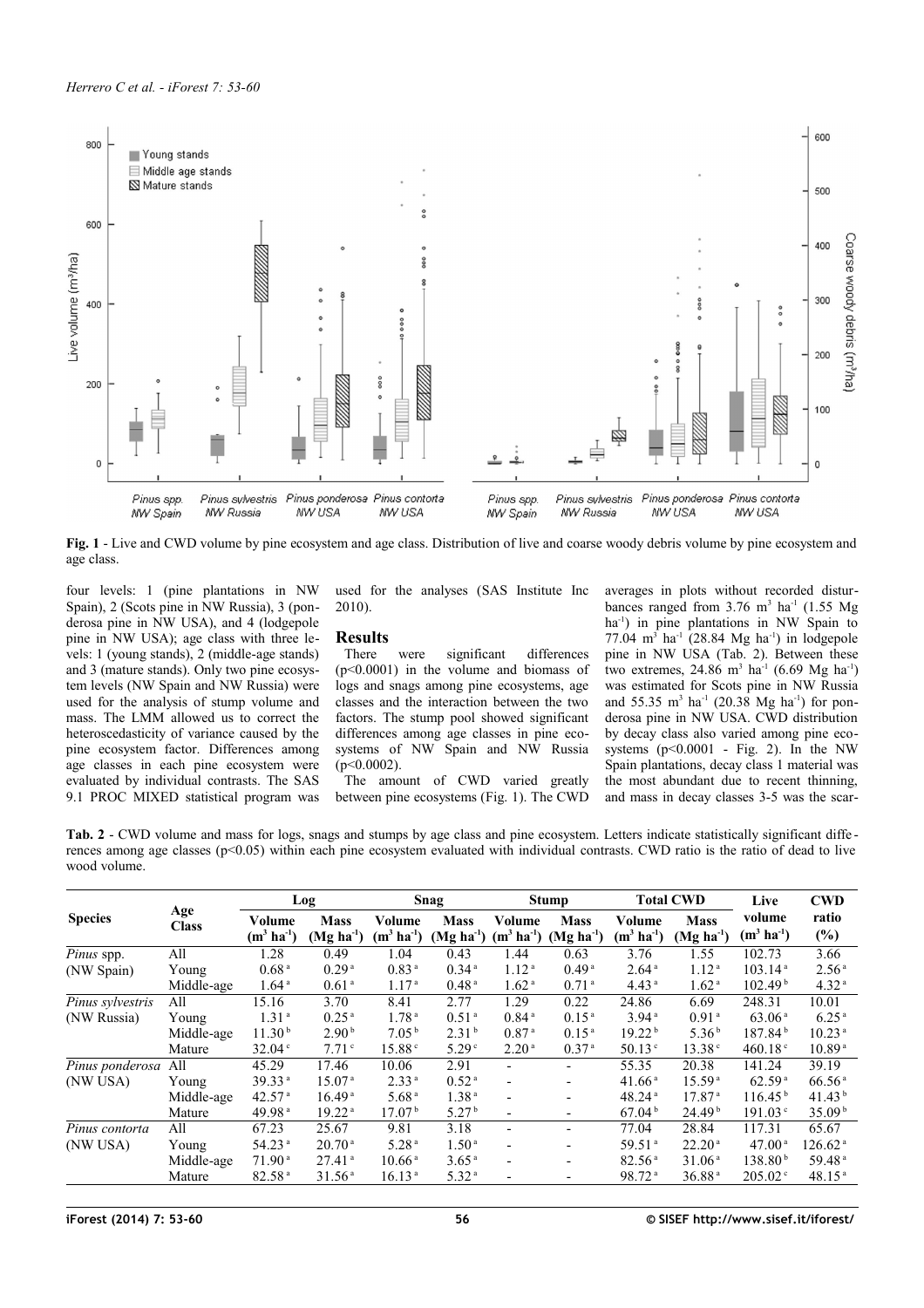cest. In NW Russia, CWD mass for Scots pine was greatest in decay classes 1, 2 and 3. Ponderosa and lodgepole pine ecosystems in NW USA showed a relatively homogeneous CWD mass distribution across decay classes.

For all regions, log volume was higher than snag volume, especially in NW USA, where log volume was 1.8 times greater than that of snags in both forest types [\(Tab. 2\)](#page-3-0). Examination by decay class showed the same pattern.

The interaction between pine ecosystem and age class was also statistically significant, indicating that CWD and component distribution by age class differed among pine ecosystems. Most individual contrasts showed a statistically significant higher amount of CWD in older stands. In general, the greatest amount of total CWD was found in mature stands, followed by middle-age and then young stands [\(Tab. 2\)](#page-3-0). In NW USA however, although the total amount of live volume was greatest in the oldest age classes [\(Fig. 1\)](#page-3-1), the CWD ratio was greatest in young stands [\(Tab. 2\)](#page-3-0). This suggests a legacy effect from past disturbances. For several decay classes of the NW USA forest ecosystems there was more CWD in middle-age stands than in mature stands [\(Tab. 3\)](#page-4-2). Large amounts of CWD were found in recently disturbed ponderosa pine areas, mainly due to



<span id="page-4-0"></span>**Fig. 2** - Mass by decay class. Percentage CWD mass by decay class in the different pine ecosystems. CWD dc*i* is the mass of CWD in decay class *i.*

insect and disease damage and harvesting [\(Fig. 3\)](#page-4-1). Young stands had the highest log volume  $(97.05 \text{ m}^3 \text{ ha}^{-1})$ . The CWD ratio in lodgepole pine stands with evidence of fire disturbance was very large in all age classes,

but more so in young stands.

The role of disturbance was difficult to compare across regions because the sample size for disturbed plots was insufficient in all regions except NW USA. However, results

<span id="page-4-2"></span>**Tab. 3** - Log and snag mass in the different decay classes by age class and pine ecosystem. dc1 to dc5 are the decay class level ranges from  $1 =$  nearly sound wood with bark intact to  $5 =$  the most advanced stages of decomposition.

| <b>Species</b>   |                  |          | Log mass $(Mg ha-1)$ |          |          |          |      | Snag mass $(Mg ha^{-1})$ |          |          |              |  |
|------------------|------------------|----------|----------------------|----------|----------|----------|------|--------------------------|----------|----------|--------------|--|
|                  | <b>Age Class</b> | dc1      | dc2                  | dc3      | dc4      | dc5      | dc1  | dc2                      | dc3      | dc4      | dc5          |  |
| Pinus spp.       | Young            | 0.24     | 0.05                 | $\theta$ | $\Omega$ | $\theta$ | 0.24 | 0.1                      | $\theta$ | $\theta$ | $\theta$     |  |
| (NW Spain)       | Middle-age       | 0.39     | 0.12                 | 0.06     | 0.04     | $\theta$ | 0.37 | 0.1                      | 0.01     | $\theta$ | 0            |  |
| Pinus sylvestris | Young            | $\Omega$ | 0.01                 | 0.19     | 0.04     | 0.01     | 0.17 | 0.29                     | $\theta$ | 0.05     | $\theta$     |  |
| (NW Russia)      | Middle-age       | 0.04     | 0.98                 | 1.85     | 0.03     | $\theta$ | 0.93 | 1.22                     | 0.16     | $\theta$ | $\Omega$     |  |
|                  | Mature           | 0.72     | 4.08                 | 2.32     | 0.54     | 0.07     | 2.45 | 2.7                      | 0.14     | $\Omega$ | 0            |  |
| Pinus ponderosa  | Young            | 0.24     | 1.46                 | 5.17     | 4.35     | 3.85     | 0.25 | 0.2                      | 0.05     | 0.02     | 0.01         |  |
| (NW USA)         | Middle-age       | 0.48     | 3.67                 | 4.96     | 4.45     | 2.94     | 0.59 | 0.4                      | 0.09     | 0.26     | 0.03         |  |
|                  | Mature           | 2.07     | 4.77                 | 5.7      | 3.95     | 2.72     | 2.60 | 1.64                     | 0.78     | 0.06     | 0.18         |  |
| Pinus contorta   | Young            | 0.87     | 5.35                 | 10.05    | 3.08     | 1.34     | 1.37 | 0.08                     | 0.05     | $\Omega$ | 0            |  |
| (NW USA)         | Middle-age       | 1.92     | 6.14                 | 8.79     | 6.8      | 3.76     | 2.97 | 0.55                     | 0.12     | 0.02     | $\mathbf{0}$ |  |
|                  | Mature           | 0.91     | 5.3                  | 13.96    | 7.23     | 4.15     | 3.04 | 1.9                      | 0.29     | 0.09     | $\mathbf{0}$ |  |



<span id="page-4-1"></span>**Fig. 3** - CWD ratio and volume by age class in NW USA ecosystems. Estimated ratios of CWD to live tree volume (grey bars) and CWD volumes (white bars) in young (A), middle-age (B) and mature stands (C) by disturbance type in *Pinus ponderosa* (line patterns) and *Pinus contorta* (dotted patterns) ecosystems in NW USA.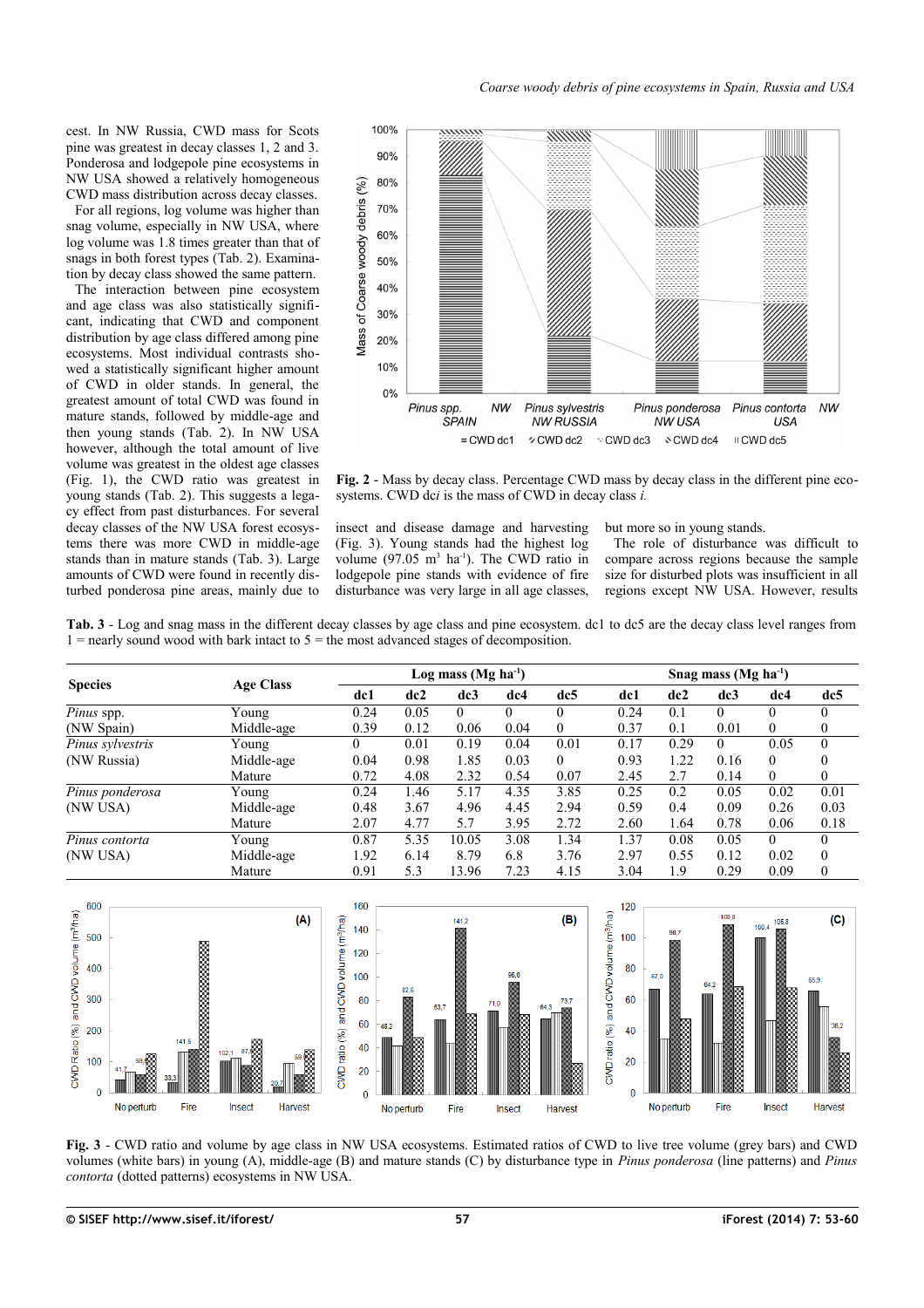<span id="page-5-0"></span>

from the 3 plots affected by windthrow in NW Russia showed an average log, snag and stump volume of  $162.72 \text{ m}^3$  ha<sup>-1</sup>, 26.25 and  $2.62 \text{ m}^3$  ha<sup>-1</sup>, respectively. In these plots, log volume after windthrow disturbance accounted for more than 80% of total CWD [\(Fig.](#page-5-0) [4\)](#page-5-0).

Finally, we estimated the volume of woody debris with diameters between 7.5 and 10 cm in NW Spain and NW USA in order to ascertain the importance of the smallest CWD pieces with respect to total volume. This class constituted 1.9% and 3.4% of total CWD in the ponderosa and lodgepole pine ecosystems of NW USA, respectively, and 6% of total CWD volume in Spain.

## **Discussion**

In this study, we quantified and compared amounts of coarse woody debris (snags, logs and stumps) in four different pine ecosystems from three different geographical regions with distinct site conditions, forest histories and legacies, in order to understand the spatial and temporal distribution of dead wood under different forest management regimes.

The amount of dead wood varied greatly among the different pine ecosystems, but the distribution of CWD among decay classes and stand age are consistent with other studies of CWD stores. In northern Europe, Siitonen et al.  $(2000)$  found 14 m<sup>3</sup> ha<sup>-1</sup> of CWD in mature stands (dominant spruces  $\leq$ 120 years old) and 22 m<sup>3</sup> ha<sup>-1</sup> in over-mature stands (>120 years old) in southern Finland. Stand history, successional stage and exogenous disturbances in individual stands were the explanatory factors for CWD variation. In the USA, Spetich et al. (1999) found 30 m<sup>3</sup> ha-1 CWD in mid-western secondgrowth forests. In the Pacific Northwest, Spies et al. (1988) reported higher values for Douglas fir:  $423 \text{ m}^3$  ha<sup>-1</sup> mean CWD volume for young stands (age 65),  $250 \text{ m}^3$  ha<sup>-1</sup> for mature forests (age 121), and 534  $m<sup>3</sup>$  ha<sup>-1</sup> for old-growth forests (age 404). Results from the present study for the average CWD mass of *Pinus contorta* (28.84 Mg ha<sup>-1</sup>) fell within the range identified by Tinker & Knight (2000) for undisturbed *Pinus contorta* stands in Wyoming. Finally, our results are in agreement with those of several studies of managed Mediterranean forests. Relatively low CWD estimates of less than 25 m<sup>3</sup> ha<sup>-1</sup> have been reported in France (Vallauri et al. 2003), Turkey (Atici et al. 2008) and Italy (Motta et al. 2006, Lombardi et al. 2008). Higher values were observed in unmanaged forest or older stands (Marage & Lemperiere 2005, Lombardi et al. 2010).

The distribution of CWD by decay class is important, because decay influences wood density and consequent carbon and nutrient content. Though Linder et al. (1997) observed large amounts of CWD in decay classes 4 and 5 in stands dominated by Scots pine in northern Sweden, our results are more in line with those of other studies in which the greatest amount of CWD was found in the intermediate decay classes (Harmon et al. 1986, Spetich et al. 1999, Lombardi et al 2008).

The results of this study indicate that logs are more abundant than snags, a finding that corroborates other studies (Krankina et al. 2002). In considering the benefits for nature conservation, Butler & Schlaepfer (2004) suggested that snags should account for at least 50% of CWD volume in managed forests, because they provide a critical habitat for many species of cavity-nesting birds (Davis 1983, Harmon et al. 1986, Jakoby et al. 2010). The relatively lower proportion of snags found in all regions studied may reflect the transitory nature of this component. The number of snags can increase temporarily after a period of increased tree mortality, but they eventually fall over and become downed logs. To promote biodiversity, the proportion, size and longevity of snags should be taken into consideration in developing forest management guidelines (Jakoby et al. 2010).

A review of north American forest structure literature suggests a "U-shaped" distribution of CWD volume, mass, and density as a function of stand age. In other words, CWD is greatest after disturbance in very young stands, decreases in developing stands and increases slightly in mature stands, as tree mortality increases (Harmon et al. 1986, Spies et al. 1988). Our results only support those findings in Scots pine ecosystems in

NW Russia, where log volume in mature stands was more than double that of middleage stands, and log volume in young stands was more than eight times greater. This pattern was less apparent in the other three pine ecosystems, where different mechanisms (partial disturbance, prior management history) affected CWD distribution during stand development. In NW USA, the legacy of disturbance in the 10 years prior to the study determined CWD distribution across age classes. In ponderosa pine, the large amount of CWD could be related to the combination of drought and bark beetle plague in the early 1990s (Laudenslayer 2005). Though fire is historically the most common mortality agent in ponderosa pine forests, its suppression also resulted in greater accumulation of dead wood (Hessburg et al. 2005). Fire disturbance in lodgepole pine systems led to high CWD levels and a high ratio of dead to live wood volume in young stands. Tinker & Knight (2000) showed that burned stands contained more than twice the amount of CWD than clear cut stands, largely due to the removal of live trees in harvested stands and the presence of snags in burned stands. The results of the present study also indicated that the proportion of logs *vs.* snags in stands with fire disturbances varied across the age classes. While the volume of logs  $(84.58 \text{ m}^3 \text{ ha}^{-1})$  and snags  $(56.91 \text{ m}^3 \text{ ha}^{-1})$  was similar in young stands, logs dominated the total CWD volume  $(120.61 \text{ m}^3 \text{ ha}^{-1})$  *vs.* snag volume  $(20.44 \text{ m}^3 \text{ ha}^{-1})$  in middle-age stands.

Despite the small sample size, results from the NW Russia pine ecosystem showed that windthrow disturbance can create a high volume of CWD in a stand. Finally, harvesting can produce drastic changes in CWD quantity and quality. Tree removal decreases the CWD input and harvesting can affect wood pools indirectly through the fragmentation of decaying ground wood caused by machinery (Ranius et al. 2003). In NW Spain, thinning could have a significant effect on CWD amounts in young stands, where higher log and stump volumes were found in thinned stands, and where logging waste such as crown debris or pruning residues is commonly left on the ground.

Comparing CWD estimates from different studies requires caution due to variations in field measurement methods, plot selection, the area of the region studied and calculation procedures among studies (Fridman & Walheim 2000, Grove 2001). One limitation of this study is that the sampling methods, designs and minimum piece sizes in the three regions were not exactly the same, though they all are standard procedures for sampling CWD in different parts of the world. While a common method for sampling CWD would be ideal, researchers argue that no unique method can be adopted for all forest types due to differences in forest structure, resea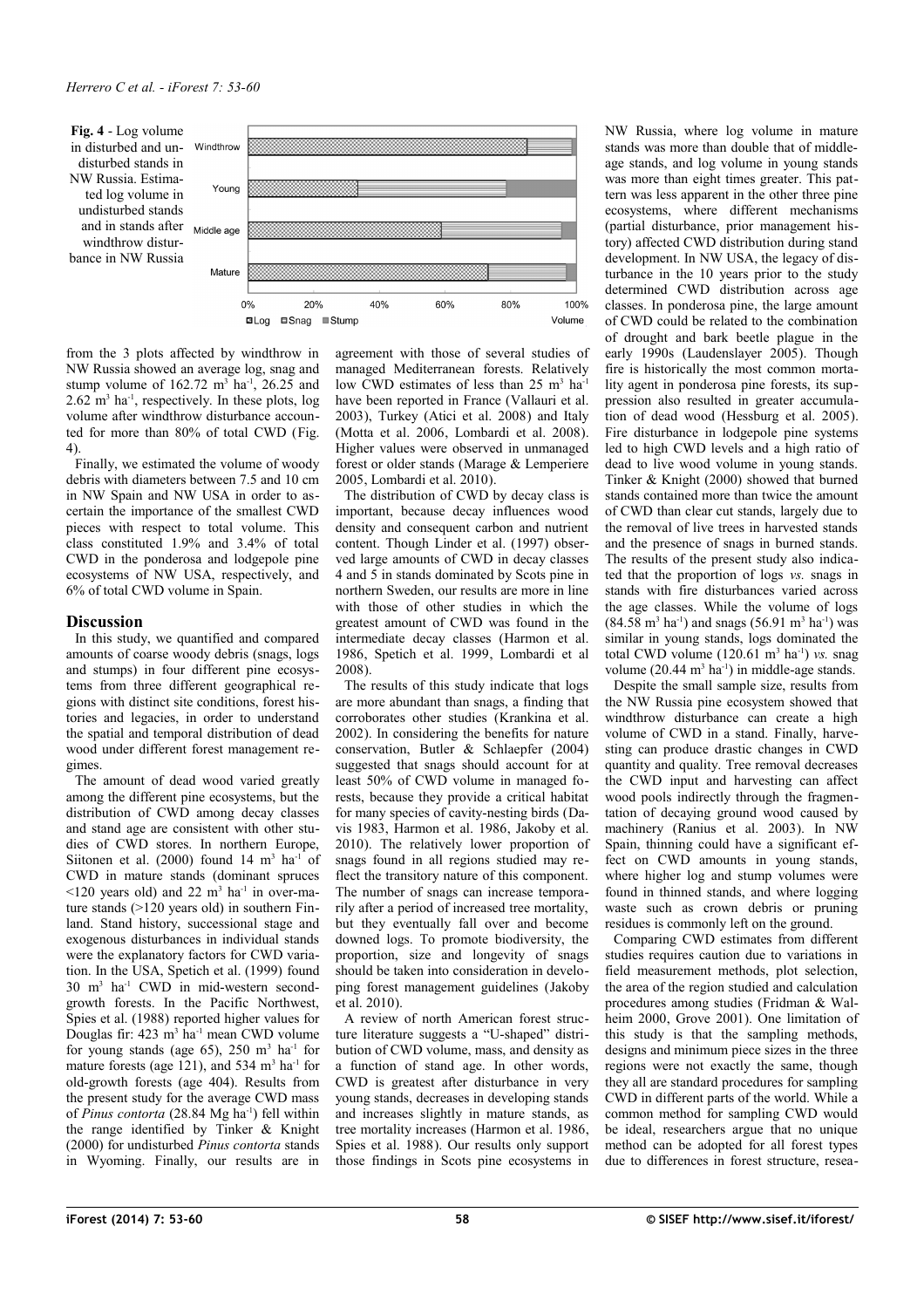rch objectives and resources (*e.g.*, Woldendorp et al. 2004). There is also disagreement regarding the definition of the different CWD components. For example, Woodall et al. (2009) surveyed the methods used in the National Forest Inventories of 30 countries that sample CWD. They found that "the definitions of down woody (DW) variables varied among countries that inventory DW. Common minimum diameters at breast height for standing dead trees were 5, 7, 10, and 12 cm." They reported that 33% of the countries used a minimum diameter of 7.0 to 7.6 cm and 27% used 10 cm. They also noted that the 7.5 cm threshold is very close to 3 inches, the cut-off measurement used to differentiate between fine and heavy fuels in fire behavior models. In this study, NW Spain and NW USA used a minimum diameter threshold of approximately 7.5 cm, while NW Russia used 10 cm. Therefore, we would expect the estimated CWD volume in NW Russia to be somewhat less than if a 7.5 cm threshold had been used. However, the number of small pieces and their contribution to total volume and biomass resulted in a very small difference that does not significantly alter the results and conclusions of this study.

The study shows that stand histories affect amounts of CWD, legacy wood and distribution relative to live volume. Forest management and response after natural disturbance or harvesting activities have a great influence on CWD quantity and quality in a forest ecosystem. After disturbances, logging residues and snags may be removed to avoid the outbreak of bark beetle and other insect populations that could damage living trees. After commercial thinning, harvested trees are also removed because the available technology and demand for wood has resulted in greater utilization of smaller and poorer quality trees. Reduction of CWD can reduce forest health risks, but can also contribute to a decline in biological diversity and nutrient cycling. The characterization of CWD amounts and distribution can inform forest management decisions by improving understanding of how diverse conditions, beyond those that might be encountered in a single location, can affect CWD dynamics. The mature stands without disturbances in NW USA allowed us to examine deadwood accumulation in a context similar to primary forest or forest with stand development stages approaching naturalness. In contrast, CWD was scarce in the short-rotation, managed forest sites of NW USA and NW Spain, where natural stage development was interrupted early on (Duvall & Grigal 1999, Vandekerkhove et al. 2009).

Managers need to know how much CWD to leave or create in a stand. Here, we have examined deadwood accumulation in stands ranging from short rotation managed forest to those approaching levels of naturalness. The results can inform guidelines for prescribing adequate levels of CWD in terms of density, size, and amount in different decomposition classes, as well as for attaining optimal response after disturbances. The relevance of such information cannot be understated in the current context of forest management linked to intensive silviculture. The significant role of dead wood in carbon pooling linked to biodiversity is becoming clearer and competes with a growing interest in harvesting logging residues for energy production.

## **Conclusions**

Four pine ecosystems were compared in three regions with different site conditions, forest histories and legacies. The results of this paper show that the quantity of dead wood varies greatly according to pine ecosystem and stand age class. The large differences in CWD stores and successional patterns appear to correspond to variations in natural conditions, management practices, legacy and disturbance history in the regions studied. Coarse woody debris ranged from 3.76 m<sup>3</sup> ha-1 (1.55 Mg ha-1) for *Pinus* spp. NW Spain to 24.86 m<sup>3</sup> ha<sup>-1</sup> (6.69 Mg ha<sup>-1</sup>) for *Pinus sylvestris* in NW Russia to 55.35 m<sup>3</sup> ha-1 (20.38 Mg ha-1) for *Pinus ponderosa* and 77.04 m<sup>3</sup> ha-1 (28.04 Mg ha-1) for *Pinus contorta*, both in NW USA.

The common assumption of a "U-shaped" CWD accumulation pattern was not supported in NW USA forest ecosystems. Fire and insect damage disturbances affected CWD amounts in all age classes in both *Pinus contorta* and *Pinus ponderosa* forests. Dead to live wood volume ratios were found to be closely related to natural and human perturbations.

# **Acknowledgments**

We want to express our gratitude to Becky Fasth, Mark Harmon, Mikhail Yatkov, Susan Morré and Valentín Pando for providing help with data support, analysis and the English language. This work was made possible through the INTERREG III B FORSEE project financed by the European Union and through the University of Valladolid grant program. The authors thank Andrea Blanch for her helpful English review and the anonymous referees for their valuable comments on the manuscript.

# **References**

- Angelstam PK (1998). Maintaining and restoring biodiversity in European boreal forests by developing natural disturbance regimes. Journal of Vegetation Science 9: 593-602. - doi: [10.2307/](http://dx.doi.org/10.2307/3237275) [3237275](http://dx.doi.org/10.2307/3237275)
- Atici E, Colak AH, Rotherham ID (2008). Coarse dead wood volume of managed oriental Beech (*Fagus orientalis* Lipsky) stands in Turkey.

Forest systems 17 (3): 216-227. [online] URL: [http://www.inia.es/gcontrec/pub/216-227\\_](http://www.inia.es/gcontrec/pub/216-227_Coarse_Dead_1229946186781.pdf) [Coarse\\_Dead\\_1229946186781.pdf](http://www.inia.es/gcontrec/pub/216-227_Coarse_Dead_1229946186781.pdf)

- Bechtold WA, Scott CT (2005). The forest inventory and analysis plot design. In: "The enhanced forest inventory and analysis program" (Bechtold WA, Patterson PL eds). Gen. Tech. Rep. SRS-GTR-80, USDA Forest Service, Asheville, NC, USA, pp. 27-42.
- Butler R, Schlaepfer R (2004). Dead wood in managed forests: how much is enough? Schweizerische Zeitschrift für Forstwesen 155 (2): 31-37. - doi: [10.3188/szf.2004.0031](http://dx.doi.org/10.3188/szf.2004.0031)
- Carlyle JC (1995). Nutrient management in a *Pinus radiata* plantation after thinning: the effect of thinning and residues on nutrient distribution, mineral nitrogen fluxes, and extractable phosphorus. Canadian Journal of Forest Research 25: 1278-1291. - doi: [10.1139/x95-141](http://dx.doi.org/10.1139/x95-141)
- Davis JW (1983). Snags are for wildlife. In: "Proceedings of the symposium on snag habitat management" (Davis JW, Goodwin GA, Ockenfels RA eds). Gen. Tech. Rep. RM-99, USDA Forest Service, Flagstaff, Arizona, USA, pp. 4-9.
- Duvall MD, Grigal DF (1999). Effects of timber harvesting on coarse woody debris in red pine forests across the Great Lakes states, USA. Canadian Journal of Forest Research 29 (12): 1926- 1934. - doi: [10.1139/x99-158](http://dx.doi.org/10.1139/x99-158)
- DeBell DS, Curtis RC, Harrington CA, Tappeiner JC (1997). Shaping stand development through silvicultural practices. In: "Creating forestry for the 21<sup>st</sup> century (Kohm LA, Franklin JF eds). The science of ecosystem management. Island Press, Washington, DC, USA, pp. 141-151.
- deMaynadier PG, Hunter MLJr (1995). The relationship between forest management and amphibian ecology: a review of the North American literature. Environmental Research 3: 230-261.
- DGCN (1996). Segundo inventario forestal nacional completo: 1986-1996. Parques Nacionales, Madrid, Spain. [in Spanish]
- Donnegan J, Campbell S, Azuma D (2008). Oregon's forest resources, 2001-2005. Gen. Tech. Rep. PNW-GTR-765, USDA Forest Service, Portland, Oregon,USA, pp. 186.
- Esseen PA, Ehnstrom B, Sjoberg K, Ericson L (1997). Boreal forests. In: "Boreal ecosystems and landscapes: structures, processes and conservation of biodiversity" (Hanson L ed). Ecological Bulletins 46, pp. 16-47. [online] URL: <http://www.jstor.org/stable/20113207>
- Forsee Project (2005). Proyecto FORSEE (20) IN-TERREG III B Espacio atlántico [online] URL: [http://www.iefc.net/index.php?affiche\\_page=](http://www.iefc.net/index.php?affiche_page=projet_FORSEE) [projet\\_FORSEE](http://www.iefc.net/index.php?affiche_page=projet_FORSEE)
- Franklin JF, Dyrness CT (1973). Natural vegetation of Oregon and Washington. General Technical Report PNW-8, USDA Forest Service, Portland, Oregon, USA, pp. 417.
- Fridman J, Walheim M (2000). Amount, structure, and dynamics of dead wood on managed forestland in Sweden. Forest Ecology and Management 131: 23-36. - doi: [10.1016/S0378-1127](http://dx.doi.org/10.1016/S0378-1127(99)00208-X) [\(99\)00208-X](http://dx.doi.org/10.1016/S0378-1127(99)00208-X)
- Goodburn JM, Lorimer CG (1998). Cavity trees